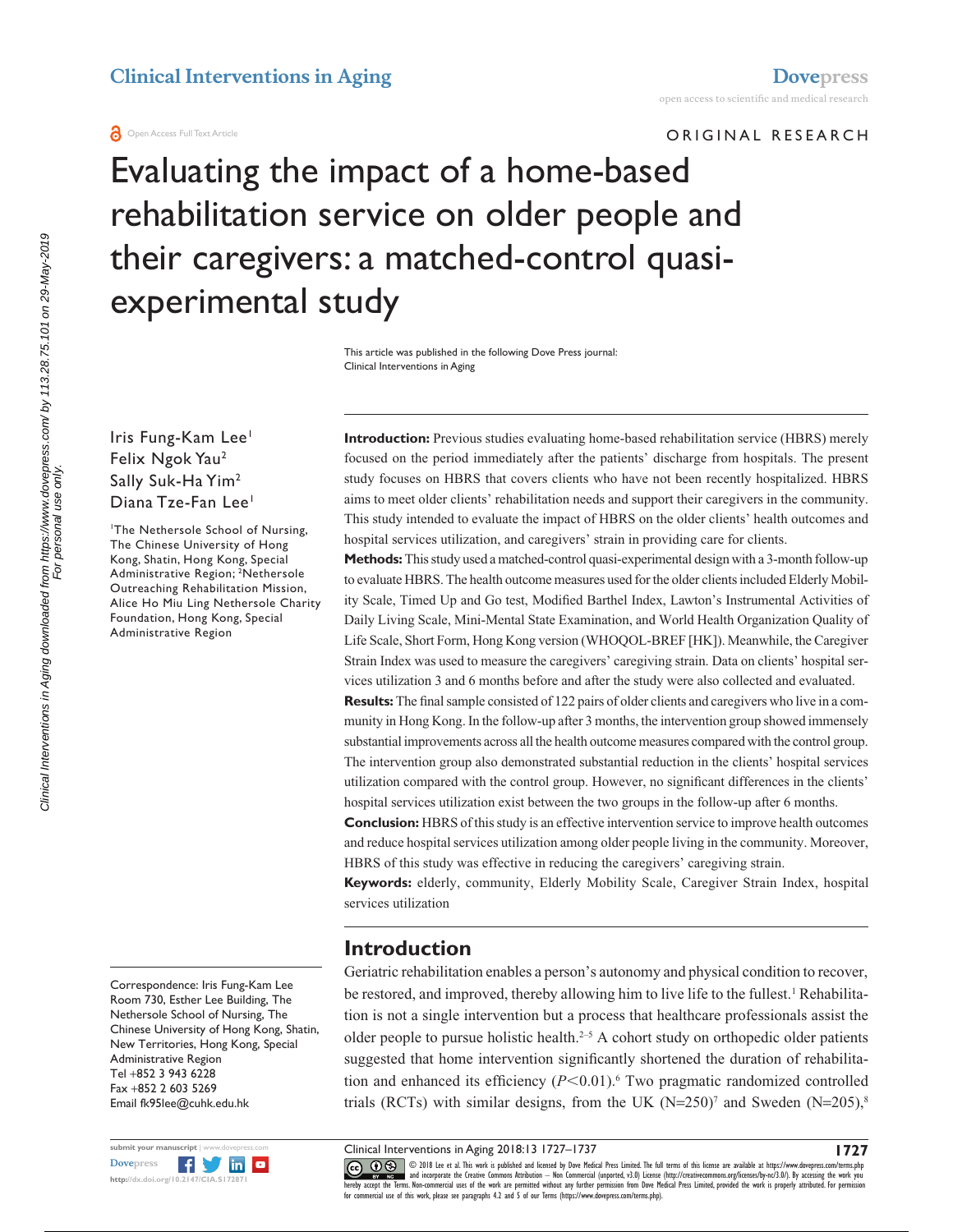Clinical Interventions in Aging downloaded from https://www.dovepress.com/ by 113.28.75.101 on 29-May-2019<br>For personal use only. Clinical Interventions in Aging downloaded from https://www.dovepress.com/ by 113.28.75.101 on 29-May-2019 For personal use only. suggested that community in-reach rehabilitation and care transition could reduce hospital stay for 2.3 and 6 days, respectively. Effective rehabilitation programs can enhance clients' physical functioning and mobility through tailored and individualized physical training.<sup>9</sup> Moreover, the locations of those who deliver rehabilitation care have to match the needs of the older patients.4 Systematic reviews showed a heterogeneous impact of the location of those who provide rehabilitation care.3,10 However, another systematic review claimed that patients have demonstrated better physical function, cognition, quality of life, and higher satisfaction with home-based rehabilitation service (HBRS) compared with in-patient rehabilitation services.<sup>11</sup> Moreover, patients were less likely to suffer deterioration or death (OR 0.76, 95% CI 0.64–0.90) when rehabilitated at home.<sup>12</sup> An RCT (N=40) of home-based cardiac rehabilitation for older clients showed that home visits by a physiotherapist combined with individualized exercise substantially improved the clients' exercise capability.<sup>13</sup> Accordingly, the clients were considerably willing to participate in the rehabilitation process with strong self-efficacy.14 However, previous studies have merely evaluated the outcomes immediately after the patients' discharge from hospitals. The findings of previous studies on the impact of the rehabilitation location on the caregiver were inconsistent.<sup>15–17</sup> An RCT by Crotty et al<sup>15</sup> indicated that the caregivers' stress level was significantly lower in the homebased group compared with that in the day hospital group at discharge. However, no substantial difference was observed between the two groups in the follow-up after 3 months. Similarly, Anderson et al<sup>16</sup> determined that the caregivers' mental well-being was significantly lower in the homebased group in the follow-up after 6 months compared with conventional care and rehabilitation in the hospital. Another RCT showed that the caregivers' psychological well-being was unaffected by the rehabilitation location.<sup>17</sup> Arguably, the effects on caregivers were likely to be affected by the home-based intervention support.<sup>16</sup>

The HBRS evaluated in this study is a nonprofit making community rehabilitation service that receives referrals from various sources, including hospitals, community services, outpatient departments/clinics, and general practitioners in the community, for the provision of rehabilitation service at the client's home. These referrals are not necessarily for clients who are immediately discharged from hospitals. The major characteristics of HBRS are as follows. First, HBRS providers have an office in the district hospital of its catchment area and they are appointed by that hospital as honorary staff members, thereby enabling them to access the client's medical records and communicate closely with hospital staff members to promote the client's rehabilitation. Second, HBRS also establishes close connections with community health and social services providers to assist the client to live independently at home. Third, HBRS adopts a person-centered care approach, in which the therapist provides professional advice, while the client identifies personal goals in the rehabilitation process. With respect to the client's preferences, the therapist has the professional autonomy to schedule home visits to provide tailor-made services that will address the former's individual needs. Moreover, the therapist also supports the family caregiver by providing caregiving knowledge and teaching skills pertinent to the client's health condition. Fourth, networks of the HBRS therapists across hospitals and the community will enable them to act similar to case managers who can refer clients or caregivers to the appropriate health or social resources. Compared with Mas et al,<sup>6</sup> Sahota et al,<sup>7</sup> and Karlsson et al,<sup>8</sup> the current study's HBRS covers clients who have not been recently hospitalized and includes a larger range of clients who suffer from various health conditions, such as cardiovascular diseases, musculoskeletal problems, neurological problems, respiratory problems, cancers, and falls.

The present study aimed to evaluate the impact of HBRS in terms of older clients' health outcomes and hospital services utilization, as well as caregivers' strain in providing care for clients.

# **Methods**

#### Design

This study used a matched-control quasi-experimental study design that consists of a baseline and follow-up survey after 3 months.

### **Subjects**

The intervention group subjects were recruited from clients who were newly referred to HBRS. Accordingly, HBRS accepts referral from a registered healthcare professional, who is in charge of the client and is practicing within the district it serves. For example, medical officers of outpatient clinics, general practitioners, and registered nurses may refer clients to HBRS. Meanwhile, the control group subjects were recruited from two integrated home care service teams and two community social centers for older people in the same HBRS district. The client inclusion criteria for both groups are as follows: 1)  $\geq 60$  years old; 2) cognitively intact as indicated by a score of  $\geq$ 22 in the Mini-Mental State Examination (MMSE) or a score of  $\geq$  18 for those who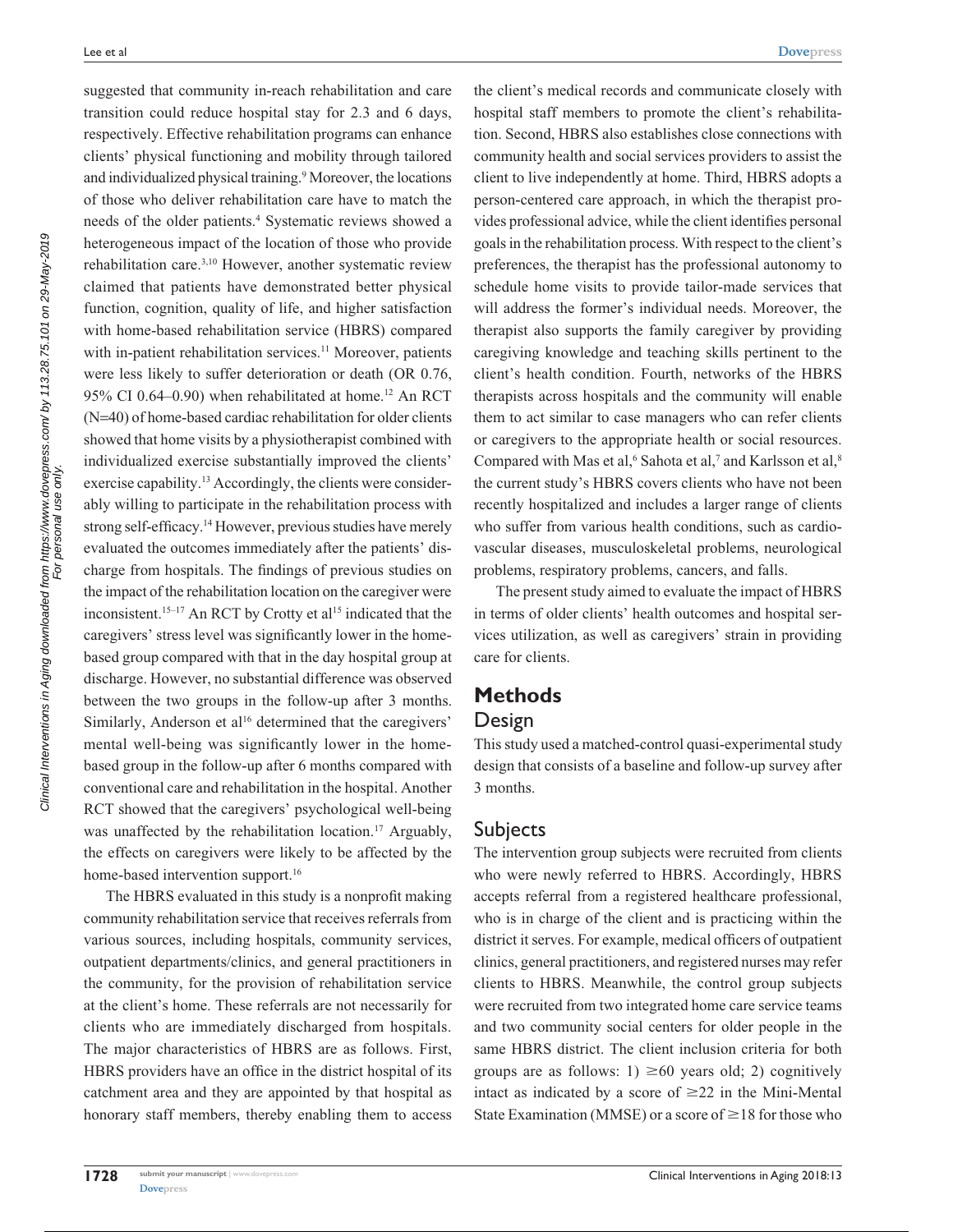are illiterate;<sup>18</sup> 3) supported by a caregiver (who provides daily direct care to the client); 4) living at home; and 5) can communicate verbally. Apart from the inclusion criteria, five criteria were used to match the control group with the intervention group: 1) gender of the client; 2) age of the client (±10 years); 3) disease type of the client; and 4) frailty level of the client as validated by the Clinical Frailty Scale (CFS)  $(\pm 1 \text{ level})$ .<sup>19,20</sup>

The results of a previous study on patients' mobility<sup>21</sup> indicated that an effect size of 0.5 was used to estimate the sample size. A sample size of 64 pairs of older clients and caregivers per group is needed for a two-sided hypothesis test using an independent sample *t*-test or one-way betweengroups ANOVA with a type 1 error of 5% and power of 80%.22

#### Intervention vs control

The intervention group clients were provided with a homebased one-on-one rehabilitation program supported by experienced and registered physiotherapists, occupational therapists, and rehabilitation assistants. The duration of rehabilitation was not standardized but depended on the client's progress, which is often within 3–6 months at 45 minutes per session. Individualized therapy sessions involved physiotherapy or occupational therapy such as various types of exercise training (eg, muscle strengthening and balance exercise), mobility training, training on basic and instrumental activities of daily living, pain relief therapy, chest physiotherapy, rehabilitation aids prescription and training, home safety assessment and modification, and cognitive and memory training. Apart from the training given to the client, caregivers were also provided education and skills training. The payment for each therapy session was USD10. The first HBRS visit to the client at home was scheduled within 10 days (or 3 days for urgent cases) after referral. In the course of rehabilitation, the HBRS staff members could make necessary referrals for the client or caregiver to a hospital department or a community service center. The control group clients did not receive HBRS or any other active rehabilitation service.

### **Questionnaire**

Baseline demographic data were collected from the clients and caregivers. The health services utilization of the client, including numbers of Accident and Emergency Department (AED) attendance, unplanned hospital admissions, and bed days were retrieved from their medical records 3 and 6 months before and after the study, respectively. A baseline

survey was carried out via the validated scales within 5 days before HBRS for the intervention group and within 5 days from the recruitment day for the control group. A follow-up survey using the same scales was performed after 3 months. Data collection was conducted via face-to-face interviews with the clients and their caregivers by a trained research assistant (RA) of this study.

### Client's mobility

The 7-item Elderly Mobility Scale (EMS) was used to assess the client's level of mobility; EMS has been validated among the older Chinese population in Hong Kong.23,24 The possible scores range from 0 to 20, in which a higher score indicates a higher level of independence in mobility. The Timed Up and Go (TUG) test, which has a high interrater reliability (intraclass correlation  $>$  0.9) and satisfactory validity,<sup>25,26</sup> was used to assess the client's ambulatory ability. TUG involves a measurement of the time in seconds. The client, who wears regular footwear and uses customary walking aid, is asked to stand up from sitting on a standard arm chair, walk 3 m, turn, walk back to the chair, and sit down. Lesser time represents a better ambulatory ability.

### Physical functioning

The Chinese version of the 10-item Modified Barthel Index (MBI) was used to assess the client's physical functioning in terms of personal hygiene, bathing, feeding, toileting, stair climbing, dressing, bowel control, bladder control, ambulation, or wheelchair and chair–bed transfer. Accordingly, a higher score indicates a higher level of independence in the physical activities.27 The Chinese version of MBI, which has scores ranging from 0 to 100, was shown to have good internal consistency (Cronbach's alpha =0.93).<sup>28</sup> The Chinese version of Lawton's Instrumental Activities of Daily Living Scale (IADL) consists of eight items: taking medication, meal preparation, phone use, laundry, ordinary housework, managing finances, shopping, and transportation. This version was used to assess the client's instrumental activities of daily living and was validated among the Hong Kong older people.29,30 Lawton's IADL score was computed based on the eight items using a 3-point scale (0, 1, and 2). The scores range from 0 to 16, with a higher score representing a higher level of independence in performing instrumental activities.

### Cognitive status

The Cantonese version of the 11-item MMSE was used to measure the client's cognitive ability. The possible scores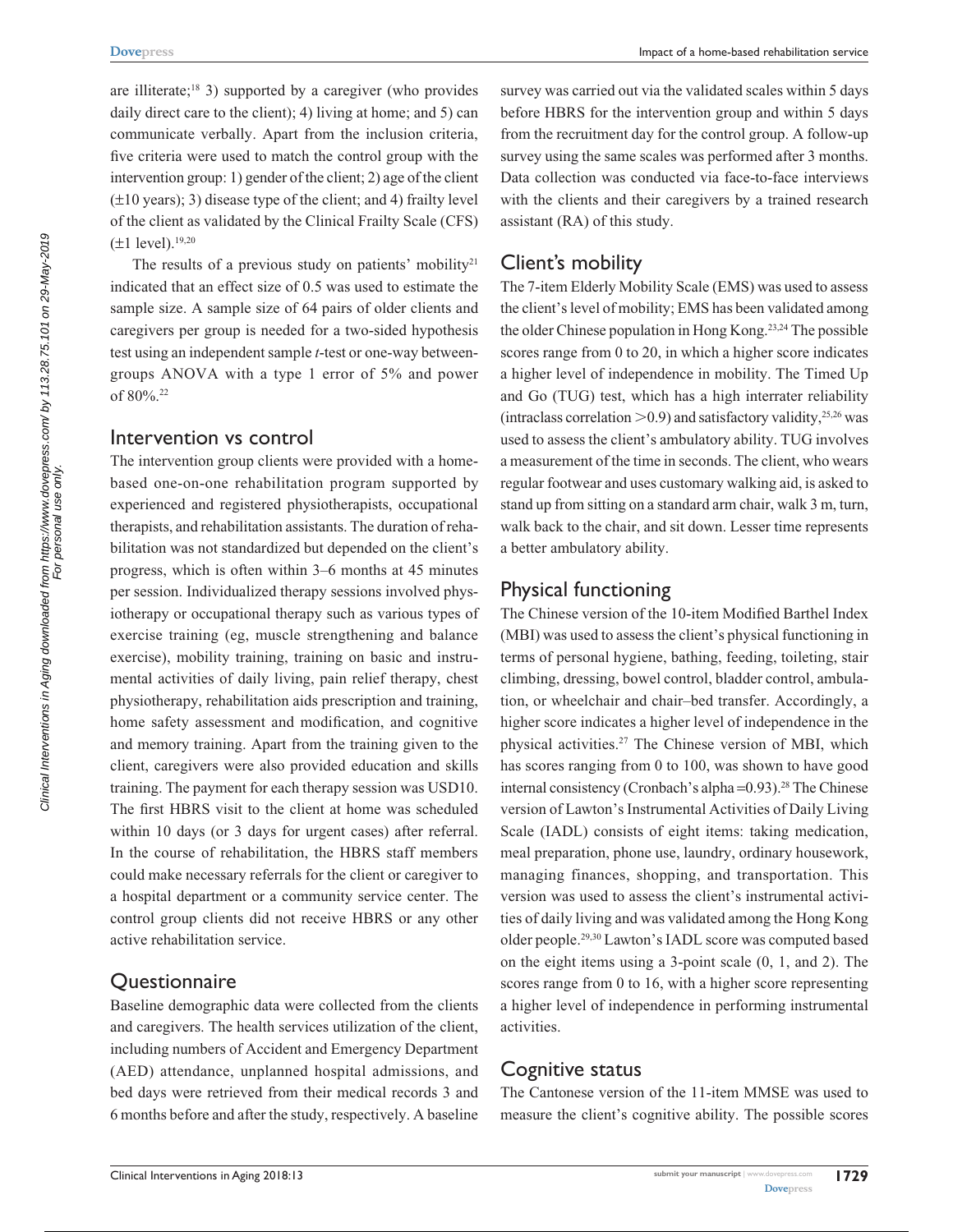ranged from 0 to 30, with a higher score indicating a better cognitive status.31 The Cantonese version of MMSE showed good reliability (Cronbach's alpha=0.86) and validity among the Hong Kong elders.<sup>31</sup>

# Quality of life

The Hong Kong-Chinese version of the 28-item WHO Quality-of-Life Scale (WHOQOL-BREF) was used to assess the clients' subjective report on their quality of life and health in the last 2 weeks.<sup>32</sup> WHOOOL-BREF has acceptable psychometric properties with Cronbach's alpha coefficients ranging from 0.67 to 0.79 and test–retest reliability coefficients ranging from 0.64 to 0.90.33 Each item is rated on a 5-point Likert scale and a higher score indicates a higher level of quality of life. The 28 items include an item on overall quality of life (score range 1–5), another on the overall health (score range 1–5), and the remaining 26 items are grouped into four domains (ie, physical, psychological, social, and environmental health). Each of the domain and scale (total) scores were transformed into 0–100, in accordance with the scale manual.

## Caregiver's strain

The caregiver's caregiving strain was measured using the Chinese version of the 13-item Caregiver Strain Index (CSI), which has been validated in a group of Chinese caregivers (N=223) with Cronbach's alpha=0.91.<sup>34</sup> The items require a yes or no response. The possible scores range from 0 to 13, with a higher score indicating a higher level of caregiving strain.

## Statistical analysis

The SPSS version 24.0 (IBM Corporation, Armonk, NY, USA) was used for data analysis. The characteristics at baseline were compared using either the *t*-test or chi-square test. One-way between-groups ANCOVA was used to compare the outcome measures between the intervention and control groups with adjustments for the potential confounding variables. All statistical tests were two-sided and a  $P$ -value  $\leq 0.05$  was considered statistically significant.

# Ethical considerations

This study was approved by the Joint Chinese University of Hong Kong – New Territories East Cluster Clinical Ethics Research Committee, The Chinese University of Hong Kong, and the Hong Kong's Hospital Authority. Moreover, informed written consents were obtained from the participants before the implementation of the study. The RA explained

the objectives and the voluntary nature of the study to the participants, who were given time to ask questions.

## **Results**

The final sample comprised 122 pairs of clients and caregivers, with 61 pairs each in the intervention group and the control group. Between September 1, 2015 and September 30, 2016, 80 pairs of eligible clients and caregivers in the intervention group and 91 pairs in the control group agreed to participate in the study (Figure 1). In the intervention group, five clients (6.3%) passed away, one pair of client and caregiver (1.3%) lost contact, and one pair (1.3%) refused follow-up. Hence, a 8.9% attrition rate was recorded. Among the remaining 71 pairs of clients and caregivers in the intervention group, 10 pairs (14.1%) were unable to match with a pair of the control group, thereby leaving a total of 61 pairs (85.9%) for the final analysis. In the control group, two clients (2.0%) passed away, seven pairs of clients and caregivers (6.8%) missed the follow-up and eleven pairs of clients and caregivers (10.8%) refused follow-up; hence, there was a 19.6% attrition rate. Among 82 pairs of clients and caregivers in the control group, 21 pairs (25.6%) were unable to match with a pair in the intervention group, thereby leaving a total of 61 pairs (74.4%) for the final analysis.

Tables 1 and 2 show the baseline characteristics of the participants. No significant differences in terms of age, gender, disease group, and marital status were observed between the clients in the two groups. However, clients in the intervention group were frailer and had a higher educational level compared with those in the control group. Meanwhile, no significant differences in terms of marital and employment statuses were observed between the caregivers in the two groups. However, those in the intervention group were significantly younger and more educated. Moreover, the majority of them were females.

The frequency of the HBRS therapy sessions provided to the intervention group ranged from 2 to 26 sessions with a mean frequency of 8.52 (SD=4.65) in the period from baseline survey to the follow-up survey after 3 months. The median and mode frequencies were 7 and 6. The majority of the clients (N=42; 69%) received 6–10 therapy sessions. The variability in the number of therapy sessions was influenced by the clients' rehabilitation needs and physical tolerance. For example, clients with greater impairment may receive more therapy sessions owing to the higher need for rehabilitation training, whereas frail clients might receive fewer sessions because of lower physical tolerance for rehabilitation training. Clients would have two sessions if they only required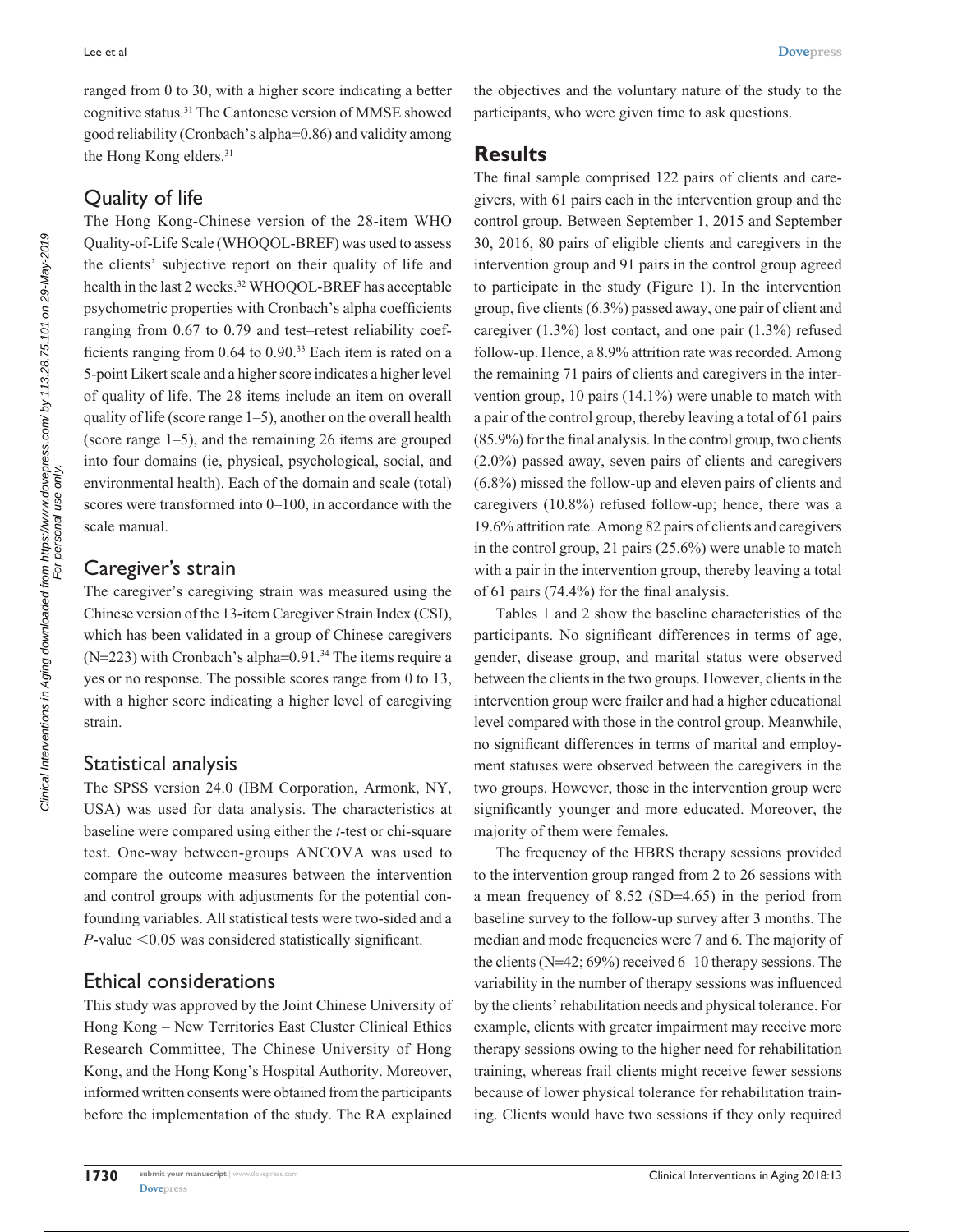

**Figure 1** The flow of participants in the study.

**Abbreviations:** MMSE, Mini-Mental State Examination; HBRS, home-based rehabilitation service; FU, follow-up.

home modification service. In addition, caregivers with a higher ability in assisting the client for rehabilitation training may reduce the number of therapy sessions.

#### Health outcomes

Table 3 shows the results of the health outcomes after 3 months. The one-way between-groups ANCOVA was used to compare the posttests of the clients' health outcomes and control for the respective baseline dependent variable, frailty (ie, CFS score), and educational levels owing to the variation between the two groups. Compared with the control group, the intervention group demonstrated significantly higher adjusted mean scores in mobility (ie, EMS posttest), physical activities of daily living (ie, MBI posttest), instrumental activities of daily living (ie, Lawton's IADL posttest), cognitive functioning (ie, MMSE posttest), and the overall quality of life (ie, WHOQOL-BREF [HK] posttests), which includes physical, psychological, social, and environmental aspects. In addition, the intervention group also showed a significantly greater improvement in ambulation ability (ie, TUG posttest) with lesser time spent in completing the test.

The clients' improvements in mobility, physical activities of daily living, and instrumental activities of daily living were 24.2%, 16.0%, and 19.3%, respectively. We also used ANCOVA to compare the caregivers' caregiving strain (ie, CSI posttest) and control for the baseline CSI, age, gender, and educational level. The intervention group's caregiving strain was significantly lower than that of the control group. Cohen's guidelines indicated that the values of partial etasquare for small, moderate, and large effects were 0.01, 0.06, and 0.14, respectively.<sup>22</sup> Hence, the HBRS of this study demonstrated considerable effects on improving the clients' mobility, physical, and cognitive functioning, as well as their overall quality of life. HBRS also demonstrated a moderate effect on the reduction of caregivers' caregiving strain.

Table 4 shows the comparison results of hospital services utilization between the intervention and control groups. We used ANCOVA to compare the AED attendance, number of unplanned hospital admissions, and bed days and control for the client's frailty (ie, CFS score) and educational levels owing to the variation between the two groups. The results of the follow-up after 3 months showed that the intervention group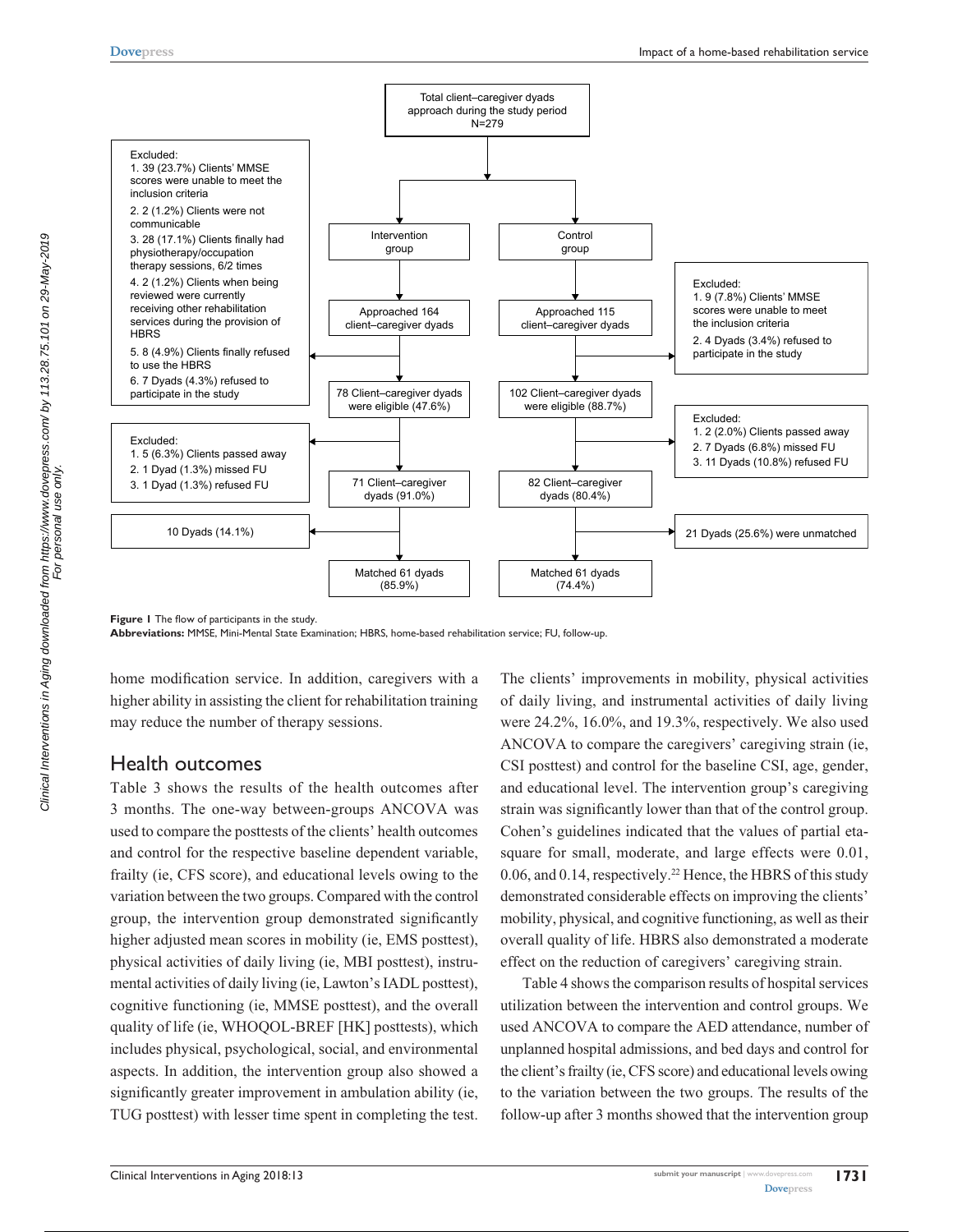| <b>Characteristics</b>               | <b>Intervention</b> | <b>Matched-control</b> | t        | P-value     |  |
|--------------------------------------|---------------------|------------------------|----------|-------------|--|
|                                      | group (N=61)        | group (N=61)           |          | (two-sided) |  |
|                                      | Mean (SD) range     | Mean (SD) range        |          |             |  |
|                                      | N(%)                | N(%)                   | $\chi^2$ |             |  |
| Age (years)                          | 77.69 (8.15)        | 77.92 (6.51)           | $-0.172$ | 0.864       |  |
|                                      | $60 - 93$           | $63 - 93$              |          |             |  |
| Gender                               |                     |                        |          |             |  |
| Male                                 | 19(31.1)            | 19(31.1)               | 0.000    | 1.000       |  |
| Female                               | 42 (68.9)           | 42 (68.9)              |          |             |  |
| Disease group                        |                     |                        |          |             |  |
| Cardiovascular                       | 24 (39.3)           | 24(39.3)               | 0.000    | 1.000       |  |
| Musculoskeletal                      | 20 (32.8)           | 20 (32.8)              |          |             |  |
| Neurological                         | 8(13.1)             | 8(13.1)                |          |             |  |
| Fall                                 | 6(9.8)              | 6(9.8)                 |          |             |  |
| Pulmonary                            | 2(3.3)              | 2(3.3)                 |          |             |  |
| Cancer                               | 1(1.6)              | 1(1.6)                 |          |             |  |
| Clinical Frailty Scale               |                     |                        |          |             |  |
| Managing well <sup>MI</sup>          | 0(0)                | 2(3.3)                 | 18.698   | < 0.001     |  |
| Vulnerable <sup>MI</sup>             | 6(9.8)              | 20 (32.8)              |          |             |  |
| Mildly frail                         | 20 (32.8)           | 25(41.0)               |          |             |  |
| Moderately frail <sup>M2</sup>       | 35 (57.4)           | 14(23.0)               |          |             |  |
| Severely frail <sup>M2</sup>         | 0(0)                | 0(0)                   |          |             |  |
| Marital status                       |                     |                        |          |             |  |
| Married                              | 37(60.7)            | 39(63.9)               | 0.035    | 0.852       |  |
| Single <sup>a</sup>                  | 1(1.6)              | 0(0)                   |          |             |  |
| Divorced/separate <sup>a</sup>       | 5(8.2)              | 2(3.3)                 |          |             |  |
| Widowed <sup>a</sup>                 | 18(29.5)            | 20 (32.8)              |          |             |  |
| Educational level (%)                |                     |                        |          |             |  |
| No formal education                  | 24 (39.3)           | 21(34.4)               | 6.209    | 0.045       |  |
| Primary level                        | 20 (32.8)           | 32 (52.5)              |          |             |  |
| Secondary level <sup>a</sup>         | 13(21.3)            | 7(11.5)                |          |             |  |
| Tertiary level or above <sup>a</sup> | 4(6.6)              | 1(1.6)                 |          |             |  |

Notes: <sup>a</sup>Merge of categories cannot meet the need of two different merges in the categories of Clinical Frailty Scale. The two categories of M1 have been merged as one category and the two categories of M2 have been merged as another category for data analysis.

had substantially reduced the AED attendance, unplanned hospital admissions, and bed days compared with those of the control group. Hence, HBRS demonstrated moderate to large effects on the reduction of hospital services utilization in the follow-up after 3 months. However, no significant differences between the two groups in any of the hospital services utilization were reported in the follow-up after 6 months.

## **Discussion**

This study investigated the effectiveness of a community HBRS, which has the unique characteristics of close connections between the staff members of the hospital and community services and access rights to clients' medical records. Moreover, therapists and clients mutually agreed to a treatment plan and the use of a case management approach. HBRS is considered a tailor-made community rehabilitation service delivered to older clients and their caregivers at home. The results showed that HBRS significantly enhanced the

clients' mobility, physical functioning, cognitive functioning, and overall quality of life. HBRS also reduced the clients' hospital services utilization in terms of AED attendance, unplanned hospital admissions, and length of hospital stay. These positive findings are consistent with the findings of previous home-based geriatric rehabilitation studies. $6-8,34$ 

In the present study, more emphasis was placed on assessing the clients' mobility, which was an essential predictive factor to their living at home independently after geriatric rehabilitation (as supported by a prospective cohort study).<sup>35</sup> This study reported an increase of the mobility score (ie, EMS) from a mean score of 10.95 to 14.82 in the intervention group. This result reflects an improvement of the clients' mobility from a borderline level of independence to an independent level in the home setting within 3 months.<sup>18</sup> This positive result is consistent with the result of a systematic review that supported home-based multidisciplinary rehabilitation. The review indicated that HBRS results in substantial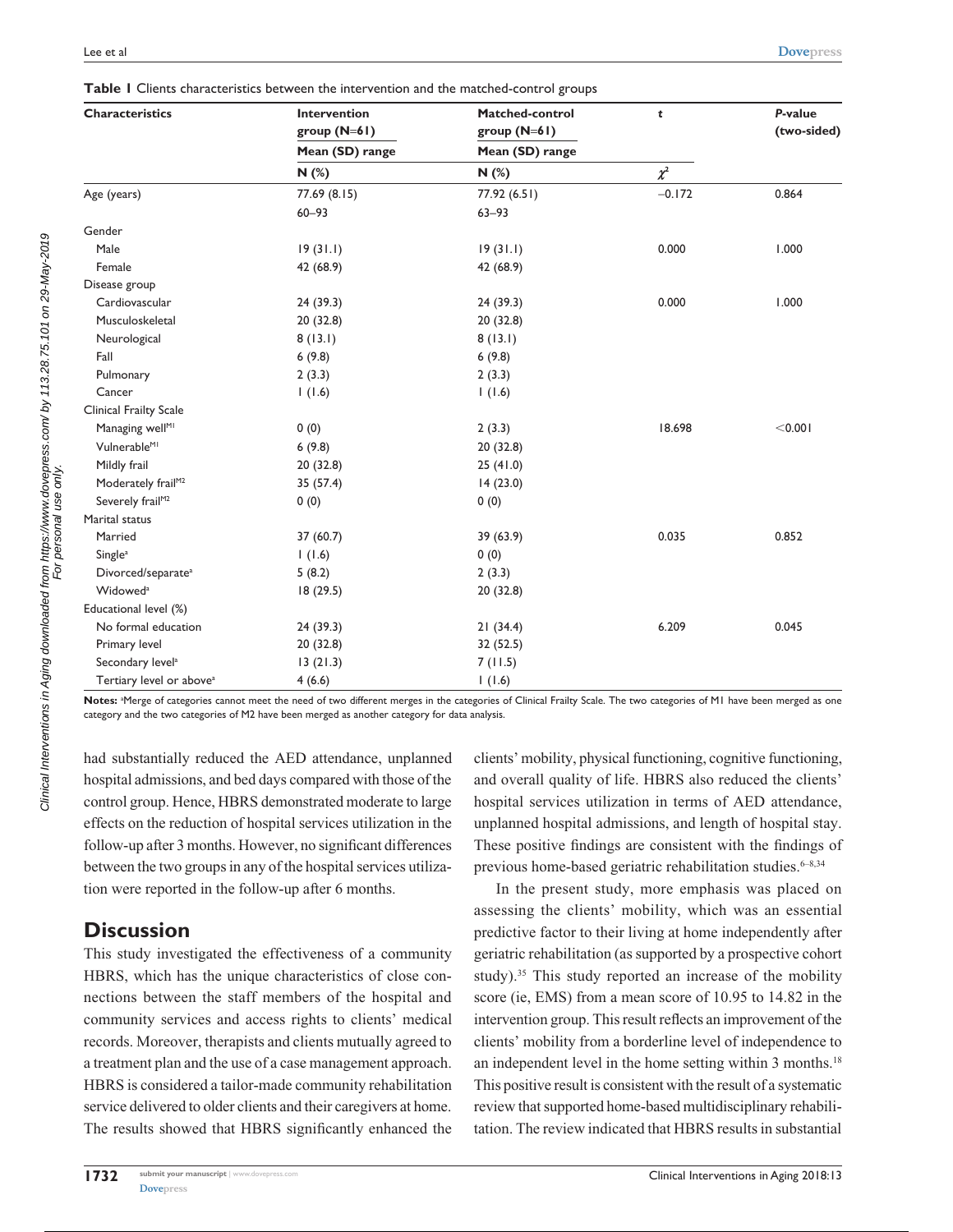| <b>Characteristics</b>         | <b>Intervention</b> | Matched-control | t        | P-value<br>(two-sided) |  |
|--------------------------------|---------------------|-----------------|----------|------------------------|--|
|                                | group $(N=61)$      | group $(N=61)$  |          |                        |  |
|                                | Mean (SD) range     | Mean (SD) range |          |                        |  |
|                                | N(%)                | N(%)            | $\chi^2$ |                        |  |
| Age (years)                    | 57.52 (14.55)       | 65.77 (17.22)   | $-2.857$ | 0.005                  |  |
|                                | $25 - 84$           | $25 - 90$       |          |                        |  |
| Gender                         |                     |                 |          |                        |  |
| Male                           | 15(24.6)            | 29(47.5)        | 6.008    | 0.014                  |  |
| Female                         | 46 (75.4)           | 32 (52.5)       |          |                        |  |
| Marital status                 |                     |                 |          |                        |  |
| Married                        | 48 (78.7)           | 56 (91.8)       | 3.193    | 0.074                  |  |
| Single <sup>a</sup>            | 11(18.0)            | 4(6.6)          |          |                        |  |
| Divorced/separate <sup>a</sup> | 2(3.3)              | 1(1.6)          |          |                        |  |
| <b>Educational level</b>       |                     |                 |          |                        |  |
| No formal education            | 3(4.9)              | 11(18.0)        | 10.927   | 0.012                  |  |
| Primary level                  | 14(23.0)            | 20(32.8)        |          |                        |  |
| Secondary level                | 29 (47.5)           | 25(41.0)        |          |                        |  |
| Tertiary level or above        | 15(24.6)            | 5(8.2)          |          |                        |  |
| Employment                     |                     |                 |          |                        |  |
| Part time                      | 16(26.3)            | 15(24.6)        | 0.000    | 1.000                  |  |
| Unemployed                     | 45 (73.7)           | 46 (75.4)       |          |                        |  |

**Table 2** Caregiver characteristics: comparison between the intervention and matched-control groups

Notes: <sup>a</sup>Merge of categories for the chi-square test; percentages may not add up to 100% owing to rounding off.

improvements in balance confidence, functional status, and lower extremity muscle strength compared with no rehabilitation at all.36 However, a previous RCT suggested that the gain of rehabilitation effects may not be maintained at 12 months.<sup>34</sup> Thus, the recommendation is to lengthen the time frame for this outcome measure in future studies. In addition, the minimal clinically important difference (MCID) for EMS was identified as 2 points (10% of the scale).<sup>37</sup> The results of

**Table 3** Comparisons of the posttests of health outcome measures between the intervention and matched-control groups at 3-month follow-up by one-way between-groups ANCOVA

| <b>Outcomes</b>                            | <b>Baseline</b>                 |                             | 3-month follow-up                 | F <sup>a</sup>                    | P-value | <b>Partial</b> |            |
|--------------------------------------------|---------------------------------|-----------------------------|-----------------------------------|-----------------------------------|---------|----------------|------------|
|                                            | <b>Intervention</b><br>$(N=61)$ | Matched-control<br>$(N=61)$ | <b>Intervention</b><br>$(N=61)$   | Matched-control<br>$(N=61)$       |         |                | eta-square |
| <b>EMS</b> <sup>b</sup>                    | $10.95 \pm 4.85$                | $14.82{\pm}4.10$            | $14.75$ (16.33s) ±4.75            | 15.69 $(14.12) + 4.18$            | 16.178  | < 0.001        | 0.121      |
| <b>TUG</b> <sup>d</sup>                    | 38.02±22.92                     | $23.11 \pm 19.19$           | 23.10 (18.37 <sup>c</sup> )±14.89 | 23.93 (27.39 <sup>c</sup> )±13.37 | 13.517  | < 0.001        | 0.128      |
| MBI <sup>e</sup>                           | $66.16 \pm 15.81$               | 80.07±13.26                 | 82.16 (87.88 <sup>c</sup> )±16.23 | 79.36 (73.64 <sup>c</sup> )±15.32 | 47.526  | < 0.001        | 0.289      |
| Lawton's IADL <sup>f</sup>                 | $7.18 \pm 2.30$                 | $9.59 \pm 2.88$             | $10.26$ (11.38°) $\pm$ 2.39       | $10.38(9.26c) \pm 3.59$           | 26.666  | < 0.001        | 0.186      |
| <b>MMSE</b> <sup>8</sup>                   | $25.02 \pm 3.21$                | $25.66 \pm 3.12$            | 26.41 $(26.65) \pm 2.84$          | 24.25 (24.01s) ±4.19              | 23.903  | < 0.001        | 0.170      |
| <b>WHOQOL-BREF (HK)<sup>h</sup></b>        | $61.88 \pm 11.58$               | 67.30±14.07                 | 71.61 (73.53 <sup>c</sup> )±12.85 | 68.17 (66.28 <sup>c</sup> )±9.91  | 13.358  | < 0.001        | 0.103      |
| - QOL in general                           | $3.38 \pm 1.03$                 | $3.56 \pm 0.92$             | 3.70 $(3.72)$ $\pm$ 1.01          | 3.61 $(3.58^{\circ})\pm0.80$      | 0.602   | 0.439          | 0.005      |
| - General health <sup>i</sup>              | $2.87 \pm 1.16$                 | $3.51 \pm 1.03$             | 3.27 $(3.43)$ $\pm$ 1.39          | 3.13 $(2.98c) \pm 1.13$           | 3.373   | 0.069          | 0.028      |
| $-$ Physical health domain <sup>h</sup>    | 41.10±16.75                     | 54.13±20.74                 | 55.78 (60.59 <sup>c</sup> )±20.01 | 56.38 (51.65 <sup>c</sup> )±17.69 | 8.050   | 0.005          | 0.065      |
| - Psychological health domain <sup>h</sup> | 55.28±17.21                     | $62.28 \pm 21.04$           | 66.50 (68.60 $\pm$ 20.51          | 62.39 $(60.33)$ ± 13.86           | 6.640   | 0.011          | 0.054      |
| - Social relationship domain <sup>h</sup>  | $61.98 \pm 15.50$               | $62.26 \pm 14.19$           | 68.60 (69.25 <sup>c</sup> )±15.51 | 63.18 $(62.54c)\pm14.10$          | 5.422   | 0.022          | 0.045      |
| $-$ Environment domain <sup>h</sup>        | 57.92±16.06                     | $61.49 \pm 18.15$           | 70.78 (72.36 <sup>c</sup> )±14.82 | 63.16 $(61.62)$ ± 12.47           | 19.37   | < 0.001        | 0.143      |
| CSI                                        | $6.68 \pm 1.37$                 | $5.70 \pm 1.53$             | 4.18 $(3.49) \pm 3.75$            | 4.38 $(5.06^{\circ})\pm3.47$      | 7.380   | 0.008          | 0.060      |

Notes: <sup>a</sup>One-way between-groups ANCOVA with the respective pretest, the client's CFS score, and educational level being set as covariates in the analysis for the client's health outcomes (ie, EMS, TUG, MBI, Lawton's IADL, MMSE, and WHOQOL-BREF [HK]) and the pre-CSI, the caregiver's age, gender, and educational level being set as covariates in the analysis for the caregiver's health outcome (ie, CSI). "Scores range from 0 to 20 with a higher score representing better mobility. "Adjusted mean score.<br>"Time measured in seconds with a shorter time repr Time measured in seconds with a shorter time representing better ambulation ability. "Scores range from 0 to 100 with a higher score indicating greater independence in ADL. 'Scores range from 0 to 16 with a higher score representing greater independence in IADL. \*Scores range from 0 to 30 with a higher score indicating a better cognitive status. "Scores range from 0 to 100 with a higher score indicating a better quality of life overall or in a domain. 'Scores range from 1 to 5 with a higher score indicating better general quality of life/health. j Scores range from 0 to 13 with a higher score representing a higher level of caregiving strain.

**Abbreviations:** EMS, Elderly Mobility Scale; TUG, Timed Up and Go; MBI, Modified Barthel Index; IADL, Instrumental Activities of Daily Living Scale; MMSE, Mini-Mental State Examination; QOL, quality of life; WHOQOL-BREF, World Health Organization Quality of Life Scale, Short Form; ADL, activities of daily living; CSI, Caregiver Strain Index; ANCOVA, analysis of covariance; CFS, Clinical Frailty Scale.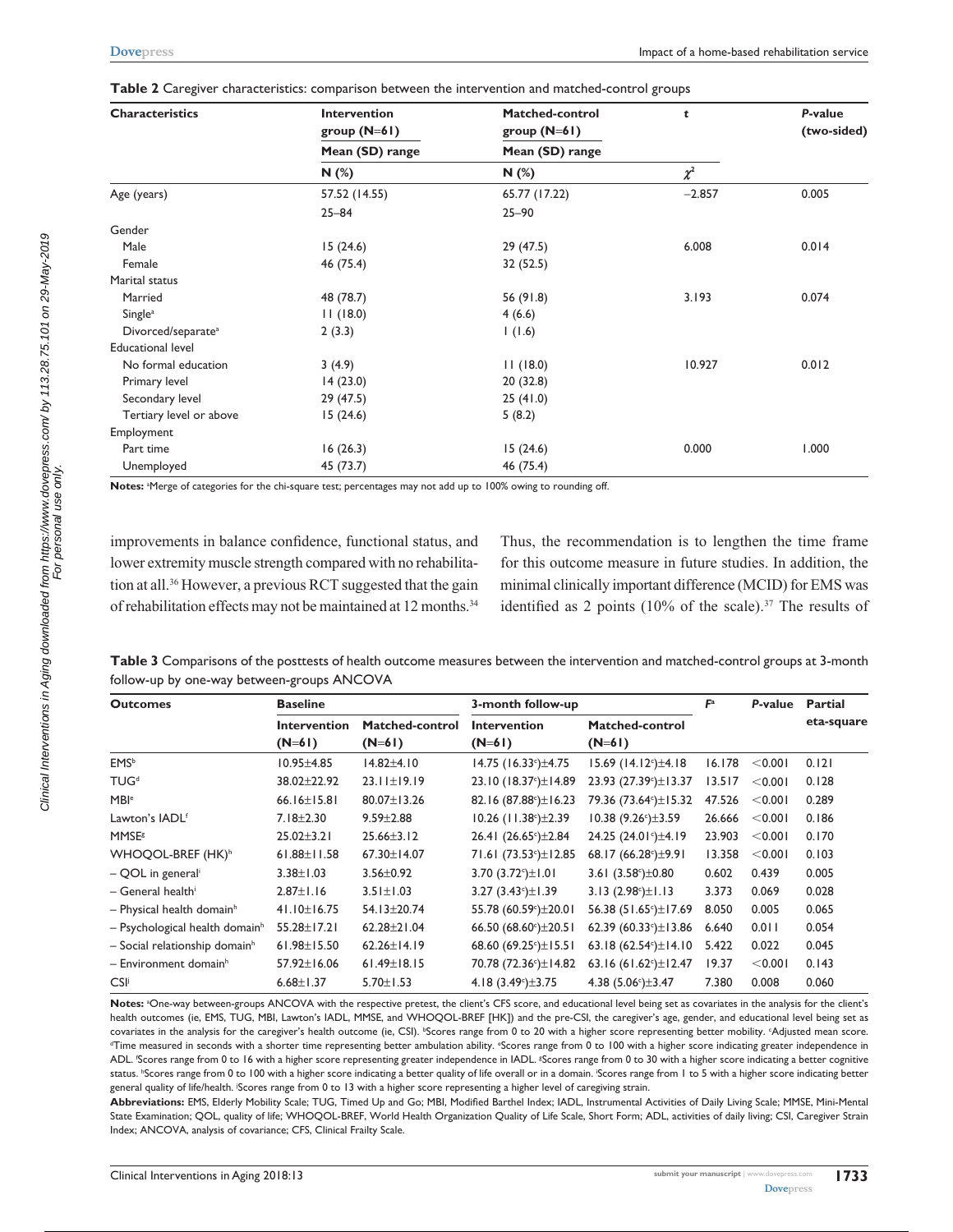| Table 4 Comparisons of clients' changes in hospital services utilization between the intervention and matched-control groups |  |  |  |
|------------------------------------------------------------------------------------------------------------------------------|--|--|--|
|                                                                                                                              |  |  |  |

| <b>Outcomes</b>                            | 3 months before and after                                        |                       |                |                        | 6 months before and after |                              |                  |                |                        |            |
|--------------------------------------------|------------------------------------------------------------------|-----------------------|----------------|------------------------|---------------------------|------------------------------|------------------|----------------|------------------------|------------|
|                                            | <b>Intervention Matched-</b><br>$(N=61)$                         | control $(N=61)$      | F <sup>a</sup> | <b>P-value Partial</b> | eta-square $(N=61)$       | <b>Intervention Matched-</b> | control $(N=61)$ | F <sup>a</sup> | <b>P-value Partial</b> | eta-square |
| Unplanned number<br>of AED attendances     | $-0.66$ <sup>b</sup> $\pm$ 1.03                                  | $0.05^{\rm b}$ +0.76  | $11.054$ 0.001 |                        | 0.086                     | $-0.49 - 0.96$               | $0.07 + 0.68$    |                | 0.007 0.935            | < 0.001    |
| Unplanned number<br>of hospital admissions | $-0.59$ <sup>b</sup> $\pm$ 0.92                                  | $0.05^{\circ}$ ± 0.43 |                | 18.202 < 0.001         | 0.134                     | $0.00 \div 0.82$             | $0.11 \pm 0.52$  |                | 0.958 0.330            | 0.008      |
| Unplanned number<br>of hospital bed days   | $-13.98$ <sup>b</sup> $\pm 18.28 -0.33$ <sup>b</sup> $\pm 10.61$ |                       |                | 17.817 < 0.001         | 0.131                     | $-1.84 \pm 13.07$            | $0.43 + 6.02$    |                | 2.302 0.132            | 0.019      |

Notes: Hospital services utilization. <sup>a</sup>One-way between-groups ANCOVA with the client's CFS score and educational level being set as covariates in the analysis. <sup>b</sup>Changes were calculated by subtracting the count of hospital service utilization outcomes 3 months before the HBRS from the count of the hospital service utilization outcomes 3 months after the HBRS. c Changes were calculated by subtracting the count of hospital service utilization outcomes 6 months before the HBRS from the count of the hospital service utilization outcomes 6 months after the HBRS.

**Abbreviations:** HBRS, home-based rehabilitation service; CFS, Clinical Frailty Scale; AED, Accident and Emergency Department.

the present study showed that the clients' improvement in mobility was 3.87 points (24.2%) as measured by the EMS. Hence, this study's HBRS demonstrated a significant positive clinical impact on the clients. Moreover, the positive result in the ability of ambulation (ie, TUG) was consistent with the results of mobility. The intervention group demonstrated an improvement in ambulatory ability by a reduction of 14.92 mean seconds in TUG. The intervention group also recorded a 16.0% improvement in terms of the physical activities of daily living (ie, MBI). These improvements can be considered clinically significant in reference to the MCID reference of 9.25% for MBI in stroke rehabilitation.<sup>38</sup> In addition, a mean score of  $>75$  in MBI also indicates that the clients' self-care ability has generally improved from a moderate to a mild dependency level.39 The intervention group also reported an increase of 19.3% improvement in instrumental activities of daily living (ie, Lawton's IADL). Furthermore, the partial eta-square result from the model was 0.186, thereby showing that HBRS has an impact on the clients' instrumental activities of daily living.<sup>22</sup> The person-centered care approach of HBRS and adoption of the tailor-made treatment plan may relatively explain these encouraging improvements in the clients' mobility and physical functioning. The significance of tailor-made interventions in achieving better physical health outcomes is supported by previous studies on older people.40,41

With respect to other health outcome measures for the clients, the intervention group demonstrated a substantial improvement in cognitive functioning (ie,  $MMSE$ ).<sup>22</sup> The findings of the present study are consistent with those of previous home-based rehabilitation studies that also used cognitive status as an outcome measure among mild cognitively impaired or dementia patients.42,43 Improvement in clients' cognitive status is unsurprising because cognitive and memory training sessions were provided to HBRS clients based on their training needs. In addition, the occupational therapist and rehabilitation assistant of HBRS also taught caregivers how to conduct cognitive and memory training in a home-based environment. This enhancement of the caregivers' ability to conduct home-based cognitive training for clients may amplify the therapeutic effects. Significant improvements were also observed in all the measurement aspects of quality of life in the intervention group, including the physical, psychological, social, and environmental aspects. Hence, HBRS is potentially effective in improving the clients' quality of life. In contrast, a multicenter RCT of a home-based physical rehabilitation program for patients just after a critical illness could not demonstrate any significant result on the outcomes of the health-related quality of life.44 This inconsistency between the results on quality of life may be explained by the patients' subjective experience with a recent critical illness, thereby affecting the patients' self-evaluations toward quality of life.

Results of the hospital services utilization were significant for the short term (3 months), including the frequency of emergency room attendance, unplanned hospital admissions, and unplanned hospital bed days. These results were consistent with those of a previous study on home-based care service for frail elders with high readmission rate in Hong Kong. The previous study demonstrated a significant reduction in the number of unplanned hospital admissions (−1.41±1.23 to −0.77±1.31; *P*=0.049). However, the results in the frequency of emergency room attendance and unplanned hospital bed days were insignificant in the follow-up after 3 months.45 With regard to the follow-up after 6 months, the results on hospital services utilization could not demonstrate any statistically significant difference. Such insignificance may be related to the fact that the majority of clients did not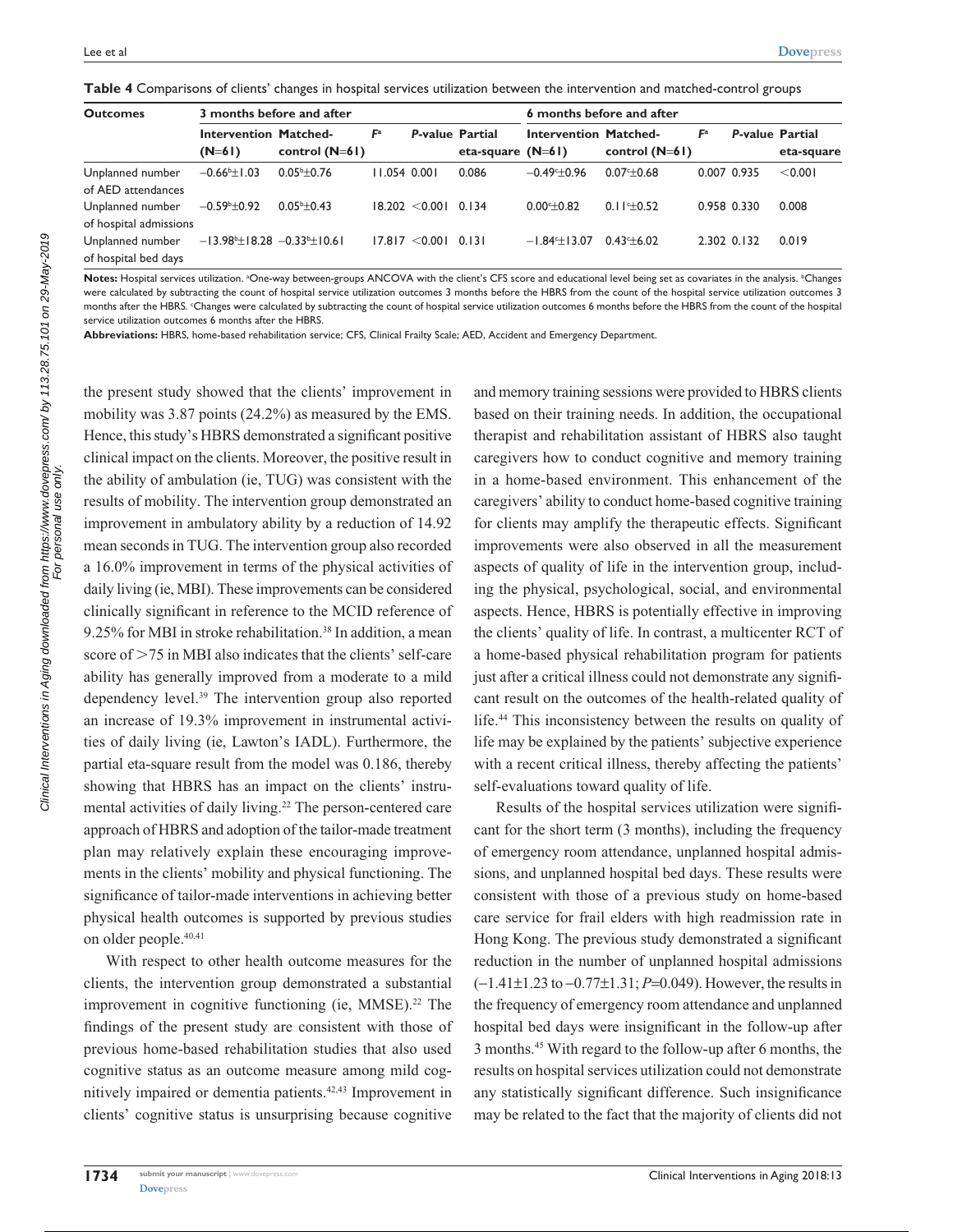avail HBRS after 3 months. Moreover, the hospital services utilization after 3 months may be due to health conditions that were unrelated to the clients' rehabilitation.

The present findings of the caregivers' caregiving strain (ie, CSI score) in the follow-up after 3 months were similar to those of a previous study.<sup>15</sup> However, the positive effect of HBRS in reducing caregiving strain was not proven in earlier studies.<sup>15–17</sup> Education and training provided to the caregivers, as well as the networking and referral made by HBRS to promote the client's rehabilitation, may have contributed to the reduction of caregiving strain. Accordingly, providing support to caregivers is important to the clients' rehabilitation. Further improving the support to caregivers could be pursued in future studies. Recent studies have suggested that the caregivers' burden and strain may vary in different cultures or gender. A study on stroke survivors in China suggested that the caregivers' strain index only slightly decreased after 6 months owing to strong family attachment in the Chinese culture and the fact that the major stress was acquired from their strong family obligations.<sup>46</sup> Another recent study also indicated that women acquired higher caregiving strain than men because the former may experience several other stressors, such as financial problems.<sup>47</sup> Therefore, cultural backgrounds of the caregivers should be understood at different settings and proper support should be provided to them. A previous study showed that providing comprehensive and interactive educational workshops to caregivers, with a longer evaluation period of up to 12 months, could result in significant improvement.<sup>48</sup>

The present study did not completely achieve the total sample size because of the presence of unmatched dyads with the intervention group. The study period was also relatively short. Another limitation was the use of the wide range of years (eg, 10 years) for matching the age between the intervention and control group clients because of a possible variation of physiological status owing to age difference. Moreover, this study excluded clients who declined participation because of their unwillingness to pay USD10 per session for HBRS. Further studies could adopt a more rigorous study design (eg, RCT) and a longer follow-up period to evaluate the service. At present, HBRS only involves occupational therapists and physiotherapists. Future studies could focus on the involvement of multidisciplinary healthcare providers in the service to enhance holistic care. An RCT showed that the involvement of qualified nurses and trained nursing students in transitional care programs effectively reduced readmissions.<sup>49</sup> In addition, applying health care technology (eg, telemedicine) may facilitate the

improvement of the care process, thereby enabling recovery. Apart from exercise training, the use of sensor monitoring may be considered in coaching and monitoring the recovery process of older people.50

## **Conclusion**

The HBRS used in this study has demonstrated its positive impact on promoting clients' short-term health outcomes and reducing their hospital services utilization. The merits of HBRS include establishing networks with both hospitals and community services, adopting a therapist and client mutually agreed treatment plan, and the use of a case management approach. These advantages could be considered the way forward in community HBRS. Additional investigations on the involvement of multidisciplinary healthcare professionals or the use of health care technologies in HBRS are suggested.

### **Disclosure**

The authors report no conflicts of interest in this work.

### **References**

- 1. Stott DJ, Quinn TJ. Principles of rehabilitation of older people. *Medicine*. 2017;45(1):1–5.
- 2. Giné-Garriga M, Roqué-Fíguls M, Coll-Planas L, Sitjà-Rabert M, Salvà A. Physical exercise interventions for improving performance-based measures of physical function in community-dwelling, frail older adults: a systematic review and meta-analysis. *Arch Phys Med Rehabil*. 2014;95(4):753–769.
- 3. Boland L, Légaré F, Perez MM, et al. Impact of home care versus alternative locations of care on elder health outcomes: an overview of systematic reviews. *BMC Geriatr*. 2017;17(1):20.
- 4. Toles M, Colón-Emeric C, Naylor MD, Asafu-Adjei J, Hanson LC. Connect-home: transitional care of skilled nursing facility patients and their caregivers. *J Am Geriatr Soc*. 2017;65(10):2322–2328.
- 5. Lockwood KJ, Taylor NF, Boyd JN, Harding KE. Pre-discharge home visits by occupational therapists completed for patients following hip fracture. *Aust Occup Ther J*. 2017;64(1):41–48.
- 6. Mas MÀ, Inzitari M, Sabaté S, Santaeugènia SJ, Miralles R. Hospitalat-home Integrated Care Programme for the management of disabling health crises in older patients: comparison with bed-based intermediate care. *Age Ageing*. 2017;46(6):925–931.
- 7. Sahota O, Pulikottil-Jacob R, Marshall F, et al. The Community In-reach Rehabilitation and Care Transition (CIRACT) clinical and cost-effectiveness randomisation controlled trial in older people admitted to hospital as an acute medical emergency. *Age Ageing*. 2017;46(1):26–32.
- 8. Karlsson Å, Berggren M, Gustafson Y, Olofsson B, Lindelöf N, Stenvall M. Effects of geriatric interdisciplinary home rehabilitation on walking ability and length of hospital stay after hip fracture: a randomized controlled trial. *J Am Med Dir Assoc*. 2016;17(5):464.
- 9. Bongartz M, Kiss R, Ullrich P, Eckert T, Bauer J, Hauer K. Development of a home-based training program for post-ward geriatric rehabilitation patients with cognitive impairment: study protocol of a randomizedcontrolled trail. *BMC Geriatr*. 2017;17(1):214.
- 10. Bradford NK. Enhanced rehabilitation and care models for adults with dementia following hip fracture surgery. *Orthop Nurs*. 2016; 35(3):187–188.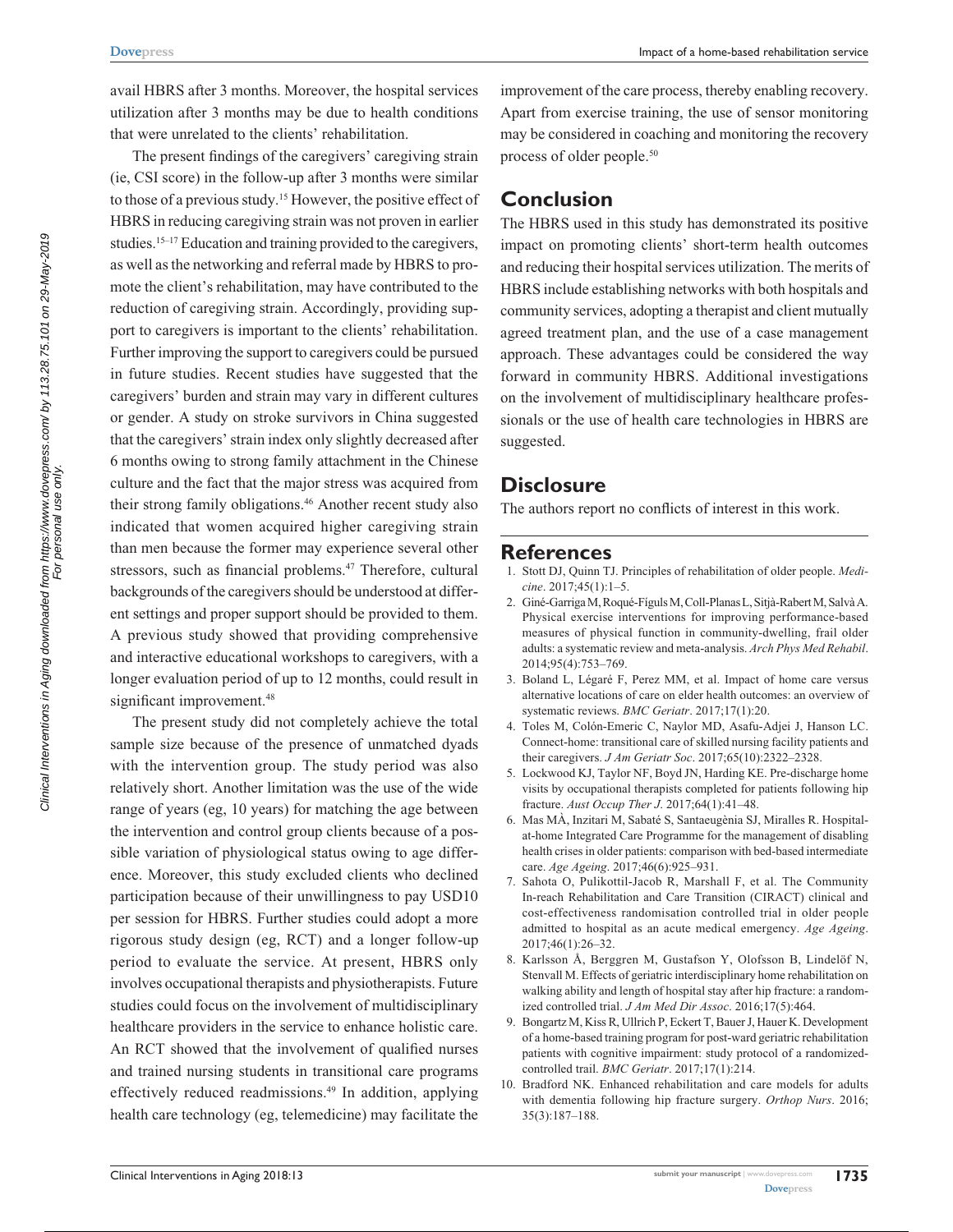- 11. Stolee P, Lim SN, Wilson L, Glenny C. Inpatient versus home-based rehabilitation for older adults with musculoskeletal disorders: a systematic review. *Clin Rehabil*. 2012;26(5):387–402.
- 12. Ellis G, Whitehead MA, Robinson D, O'Neill D, Langhorne P. Comprehensive geriatric assessment for older adults admitted to hospital: meta-analysis of randomised controlled trials. *BMJ*. 2011; 343:d6553.
- 13. Oerkild B, Frederiksen M, Hansen JF, Prescott E. Home-based cardiac rehabilitation is an attractive alternative to no cardiac rehabilitation for elderly patients with coronary heart disease: results from a randomised clinical trial. *BMJ Open*. 2012;2(6):e001820.
- 14. Ytterberg C, Thorsén AM, Liljedahl M, Holmqvist LW, von Koch L. Changes in perceived health between one and five years after stroke: a randomized controlled trial of early supported discharge with continued rehabilitation at home versus conventional rehabilitation. *J Neurol Sci*. 2010;294(1–2):86–88.
- 15. Crotty M, Giles LC, Halbert J, Harding J, Miller M. Home versus day rehabilitation: a randomised controlled trial. *Age Ageing*. 2008;37(6): 628–633.
- 16. Anderson C, Rubenach S, Ni Mhurchu C, Clark M, Spencer C, Winsor A. Home or hospital for stroke rehabilitation? Results of a randomized controlled trial. *Stroke*. 2000;31(5):1024–1034.
- 17. Park SG, Oliver P, Pennington M, et al. Rehabilitation of older patients: day hospital compared with rehabilitation at home. A randomized controlled trial. *Health Technol Assess*. 2009;13(39):1–143.
- 18. Folstein MF. The Mini-Mental State Examination. In: Crook T, Ferris S, Bartus R, editors. *Assessment in Geriatric Psychopharmacology*. Vol 40. New Canaan: Mark Powley; 1983:812–851.
- 19. Geriatric Medicine Research Unit, Dalhousie University. Clinical Frailty Scale; 2012. Available from: [http://geriatricresearch.medicine.dal.ca/](http://geriatricresearch.medicine.dal.ca/clinical_frailty_scale.htm) [clinical\\_frailty\\_scale.htm](http://geriatricresearch.medicine.dal.ca/clinical_frailty_scale.htm). Accessed June 12, 2014.
- 20. Chan DC, Tsou HH, Chen CY, Chen CY. Validation of the Chinese– Canadian study of health and aging clinical frailty scale (CSHA-CFS) telephone version. *Arch Gerontol Geriatr*. 2010;50(3):e74–e80.
- 21. Zidén L, Frändin K, Kreuter M. Home rehabilitation after hip fracture. A randomized controlled study on balance confidence, physical function and everyday activities. *Clin Rehabil*. 2008;22(12):1019–1033.
- 22. Cohen JW. *Statistical Power Analysis for the Behavioral Sciences*. 2nd ed. Hillsdale: Lawrence Erlbaum Associates; 1988.
- 23. Smith R. Validation and reliability of the elderly mobility scale. *Physiotherapy*. 1994;80(11):744–747.
- 24. Yu MS, Chan CC, Tsim RK. Usefulness of the elderly mobility scale for classifying residential placements. *Clin Rehabil*. 2007;21(12): 1114–1120.
- 25. Podsiadlo D, Richardson S. The timed "Up & Go": a test of basic functional mobility for frail elderly persons. *J Am Geriatr Soc*. 1991;39(2): 142–148.
- 26. Norén AM, Bogren U, Bolin J, Stenström C. Balance assessment in patients with peripheral arthritis: applicability and reliability of some clinical assessments. *Physiother Res Int*. 2001;6(4):193–204.
- 27. Shah S. Modified Barthel index or Barthel index (expanded). In: Salek S, editor. *Compendium of Quality of Life Instruments, Part II*. Chichester: Wiley and Sons; 1998.
- 28. Leung SO, Chan CC, Shah S. Development of a Chinese version of the modified Barthel index – validity and reliability. *Clin Rehabil*. 2007; 21(10):912–922.
- 29. Tong AYC, Man DWK. The validation of the Hong Kong Chinese version of the Lawton instrumental activities of daily living scale for institutionalized elderly persons. *OTJR*. 2002;22(4):132–142.
- 30. Huang WF, Chen PY. Activities of daily living and instrumental activities of daily living. In: VWQ Lou, Boey KW, editors. *Handbook of Measures for the Chinese Elderly*. Hong Kong: Sau Po Centre on Ageing, The University of Hong Kong; 2008:39–43.
- 31. Chiu HF, Lee H, Chung W, Kwong P. Reliability and validity of the Cantonese version of mini-mental state examination – a preliminary study. *Hong Kong J Psychiatry*. 1994;4(2):25.
- 32. Leung KF, Wong WW, Tay MSM, Chu MML, Ng SSW, Ng S. Development and validation of the interview version of the Hong Kong Chinese WHOQOL-BREF. *Qual Life Res*. 2005;14(5):1413–1419.
- 33. Chan WC, Chan CL, Suen M. Validation of the Chinese version of the modified caregivers strain index among Hong Kong caregivers: an initiative of medical social workers. *Health Soc Work*. 2013; 38(4):214–221.
- 34. Holland AE, Mahal A, Hill CJ, et al. Home-based rehabilitation for COPD using minimal resources: a randomised, controlled equivalence trial. *Thorax*. 2017;72(1):57–65.
- 35. Kool J, Oesch P, Bachmann S. Predictors for living at home after geriatric inpatient rehabilitation: a prospective cohort study. *J Rehabil Med*. 2017;49(2):185–190.
- 36. Donohue K, Hoevenaars R, Mceachern J, Zeman E, Mehta S. Homebased multidisciplinary rehabilitation following hip fracture surgery: what is the evidence? *Rehabil Res Pract*. 2013;2013:875968.
- 37. de Morton NA, Berlowitz DJ, Keating JL. A systematic review of mobility instruments and their measurement properties for older acute medical patients. *Health Qual Life Outcomes*. 2008;6:44.
- 38. Hsieh YW, Wang CH, Wu SC, Chen PC, Sheu CF, Hsieh CL. Establishing the minimal clinically important difference of the Barthel index in stroke patients. *Neurorehabil Neural Repair*. 2007;21(3):233–238.
- 39. Ministry of Health, Singapore. *Manual for Providers of Community Rehabilitation Services*; 2010. Available from: [https://www.moh.gov.](https://www.moh.gov.sg/content/dam/moh_web/Publications/Guidelines/Step%20down%20care/2010/Manual%20for%20Community%20Rehabilitation%20Provider%20MOH%20_Final.pdf) [sg/content/dam/moh\\_web/Publications/Guidelines/Step%20down%20](https://www.moh.gov.sg/content/dam/moh_web/Publications/Guidelines/Step%20down%20care/2010/Manual%20for%20Community%20Rehabilitation%20Provider%20MOH%20_Final.pdf) [care/2010/Manual%20for%20Community%20Rehabilitation%20](https://www.moh.gov.sg/content/dam/moh_web/Publications/Guidelines/Step%20down%20care/2010/Manual%20for%20Community%20Rehabilitation%20Provider%20MOH%20_Final.pdf) [Provider%20MOH%20\\_Final.pdf](https://www.moh.gov.sg/content/dam/moh_web/Publications/Guidelines/Step%20down%20care/2010/Manual%20for%20Community%20Rehabilitation%20Provider%20MOH%20_Final.pdf). Accessed December 2, 2017.
- 40. Lee FI, Lee TD, So WK. Effects of a tailor-made exercise program on exercise adherence and health outcomes in patients with knee osteoarthritis: a mixed-methods pilot study. *Clin Interv Aging*. 2016; 11:1391–1402.
- 41. de Vos BC, Runhaar J, Bierma-Zeinstra SM. Effectiveness of a tailormade weight loss intervention in primary care. *Eur J Nutr*. 2014;53(1): 95–104.
- 42. Yuill N, Hollis V. A systematic review of cognitive stimulation therapy for older adults with mild to moderate dementia: an occupational therapy perspective. *Occup Ther Int*. 2011;18(4):163–186.
- 43. Kurz A, Pohl C, Ramsenthaler M, Sorg C. Cognitive rehabilitation in patients with mild cognitive impairment. *Int J Geriatr Psychiatry*. 2009;24(2):163–168.
- 44. Elliott D, Mckinley S, Alison J, et al. Health-related quality of life and physical recovery after a critical illness: a multi-centre randomised controlled trial of a home-based physical rehabilitation program. *Crit Care*. 2011;15(3):R142.
- 45. Leung DY, Lee DT, Lee IF, et al. The effect of a virtual ward program on emergency services utilization and quality of life in frail elderly patients after discharge: a pilot study. *Clin Interv Aging*. 2015;10:413–420.
- 46. Han Y, Liu Y, Zhang X, Tam W, Mao J, Lopez V. Chinese family caregivers of stroke survivors: determinants of caregiving burden within the first six months. *J Clin Nurs*. 2017;26(23–24):4558–4566.
- 47. Swinkels J, Tilburg TV, Verbakel E, Broese van Groenou M. Explaining the gender gap in the caregiving burden of partner caregivers. *J Gerontol B Psychol Sci Soc Sci*. Epub 2017 Apr 3.
- 48. Wong FK, Chow SK, Chan TM, Tam SK. Comparison of effects between home visits with telephone calls and telephone calls only for transitional discharge support: a randomised controlled trial. *Age Ageing*. 2014;43(1):91–97.
- 49. Pol MC, Ter Riet G, van Hartingsveldt M, Kröse B, de Rooij SE, Buurman BM. Effectiveness of sensor monitoring in an occupational therapy rehabilitation program for older individuals after hip fracture, the SO-HIP trial: study protocol of a three-arm stepped wedge cluster randomized trial. *BMC Health Serv Res*. 2017;17(1):3.
- 50. Lorig K, Ritter PL, Laurent DD, Yank V. Building better caregivers: a pragmatic 12-month trial of a community-based workshop for caregivers of cognitively impaired adults. *J Appl Gerontol*. Epub 2017 Nov 1.